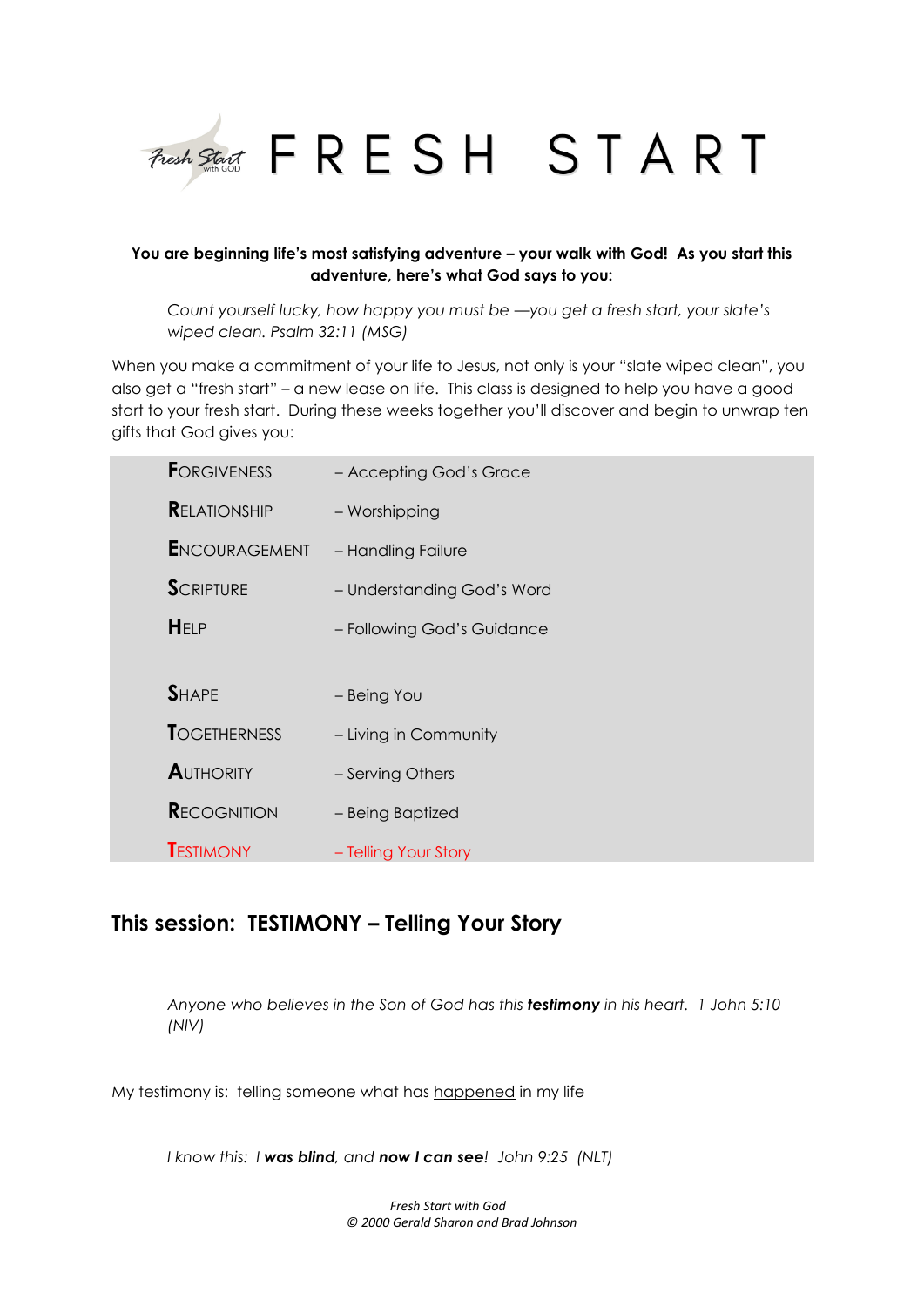*John faithfully reported the word of God and the <i>testimony* of Jesus Christ - everything he *saw.* Revelation 1:2 (NLT)

# **What are the ways I share my story?**

## **1. The way I live.**

*Let your good deeds shine out for all to see, so that everyone will praise your heavenly Father. Matthew 5:16 (NLT)*

What are some ways that we could let our lights shine?

Is it hard to tell when the light is on or off? Not usually? Why? Because the light makes so much difference? When we live our lives as Jesus lived, we bring light to our streets, neighborhood, state, nation, and our world.

*Be very careful, then, how you live – not as unwise but as wise, making the most of every opportunity…. Ephesians 5:15-16 (NIV)*

Wow! What a statement. Make the most of every opportunity. I think one of the most difficult times to figure out how you're supposed to live this life as a Christian, happens near the beginning of your walk with Christ, right after you become a believer. It's a common struggle. Let's watch this video.

I want you to know that if you just live right, that's not enough. It takes more than that to share your story. Here's the second thing…

# **2. What I say.**

**Tell** everyone you meet what He has done! Psalm 105:1b (MSG)

How we live and what we say are like two prongs on a pair of tongs or two sides to scissors ― one without the other is ineffective. Living our faith without talking about it, or talking about it without living it always comes up empty. We need both.

Let's say you see someone along the road with a flat tire. Their hood is up and they're in distress. You stop and offer assistance. They have no spare. You drive them to the next exit and get their tire fixed. You drive them back and help them put it back on. You wait until they make it back to the road. They compliment you, they appreciate you. They drive away not giving credit to God for your good deeds but to you. They say, "That was the nicest person I've ever met."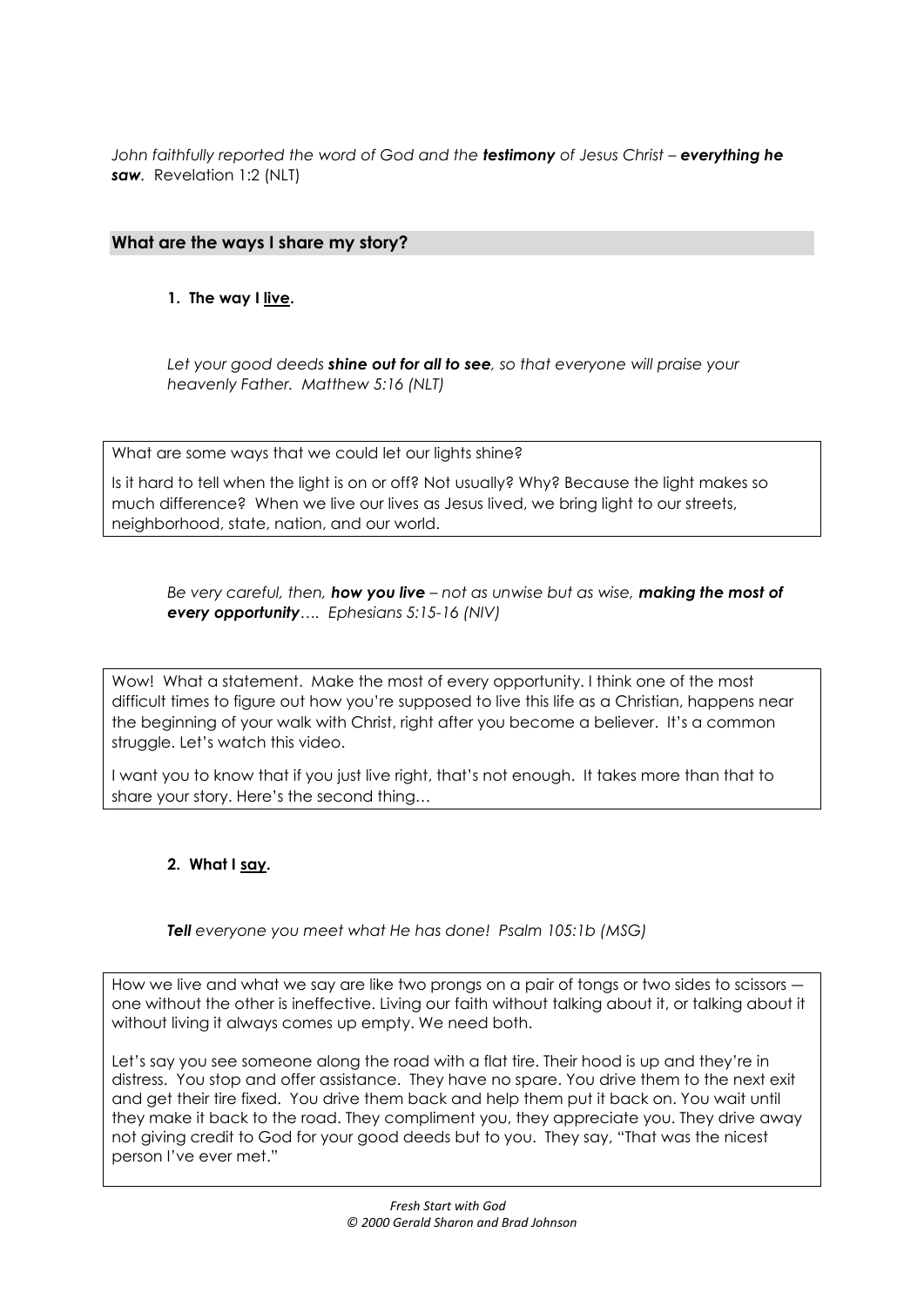Jesus said let your light shine so they see your good deeds and who gets the credit? That's right, God does.

So, how can you do that? When they thank you, respond," Glad to do it, considering how much God has done for me." or "As a Christian, I was thrilled to do that for you." Or if they ask what they can do for you, say, "How about going to church with me this weekend?" Here are some.

## **Tips for telling others about Jesus:**

Use tact

Tact is the ability to make people feel at home when you wish they were!

It's simply being kind and courteous with the words you choose to use. An obnoxious Christian is worse than a silent one.

## Consider pace

Not everyone is ready for the whole message all at once. Pace it. Evangelism works best over time. Even Jesus told His followers on one occasion: "There is much more I want to tell you, but you are not ready for it yet."

Demonstrate <u>love</u>

Relationships allow us to gain a hearing for the gospel. People do not care how much we know until they know how much we care.

Be authentic

We do not have to be perfect to be a witness, but we do have to be real. The people we talk to about Jesus must sense a longing in us to be like Jesus and an honest love for him. That's earning the right to be heard.

## **Why is my testimony important?**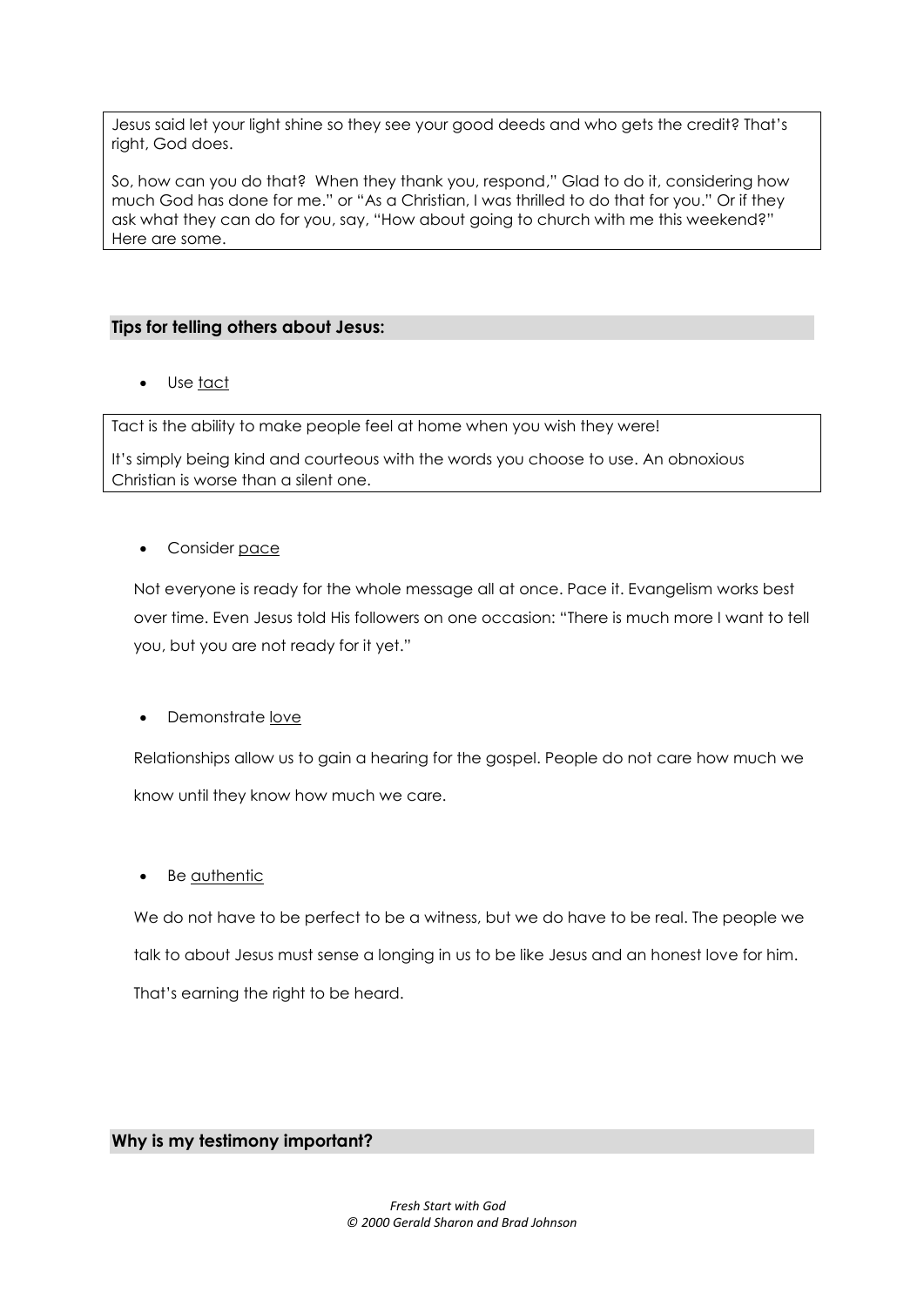## **1. It is unique!**

No one else has exactly the same testimony as yours.

## **2. It is personal.**

It really happened to you. You're not talking about what happened to someone else or what you've heard. It's personal.

## **3. I am the authority on it.**

People cannot question with any legitimacy what you're telling them. It was your experience, you are the authority on what has happened in your life.

## **4. People love stories.**

That's why novels still sell, video rental stores boom, and we'll pay good money to go see a movie at the cinema.

## **5. Others can relate to it.**

When you tell others your story, there are going to be points of connection. And they might think, "Yeah, I understand that. Yeah, I'm facing something like that too."

## **Why should I share my story?**

## **1. God is counting on me.**

*You are the ones chosen by God,…God's instruments to do His work and speak out*  **for Him**, to tell others of the night-and-day difference He made for you.... 1 Peter 2:9 *(MSG)*

It's part of God's plan that you help bring others to Him. He knows your circles of influence better than you do. He's counting on you to speak out for Him.

## 2. **Jesus has commissioned me.**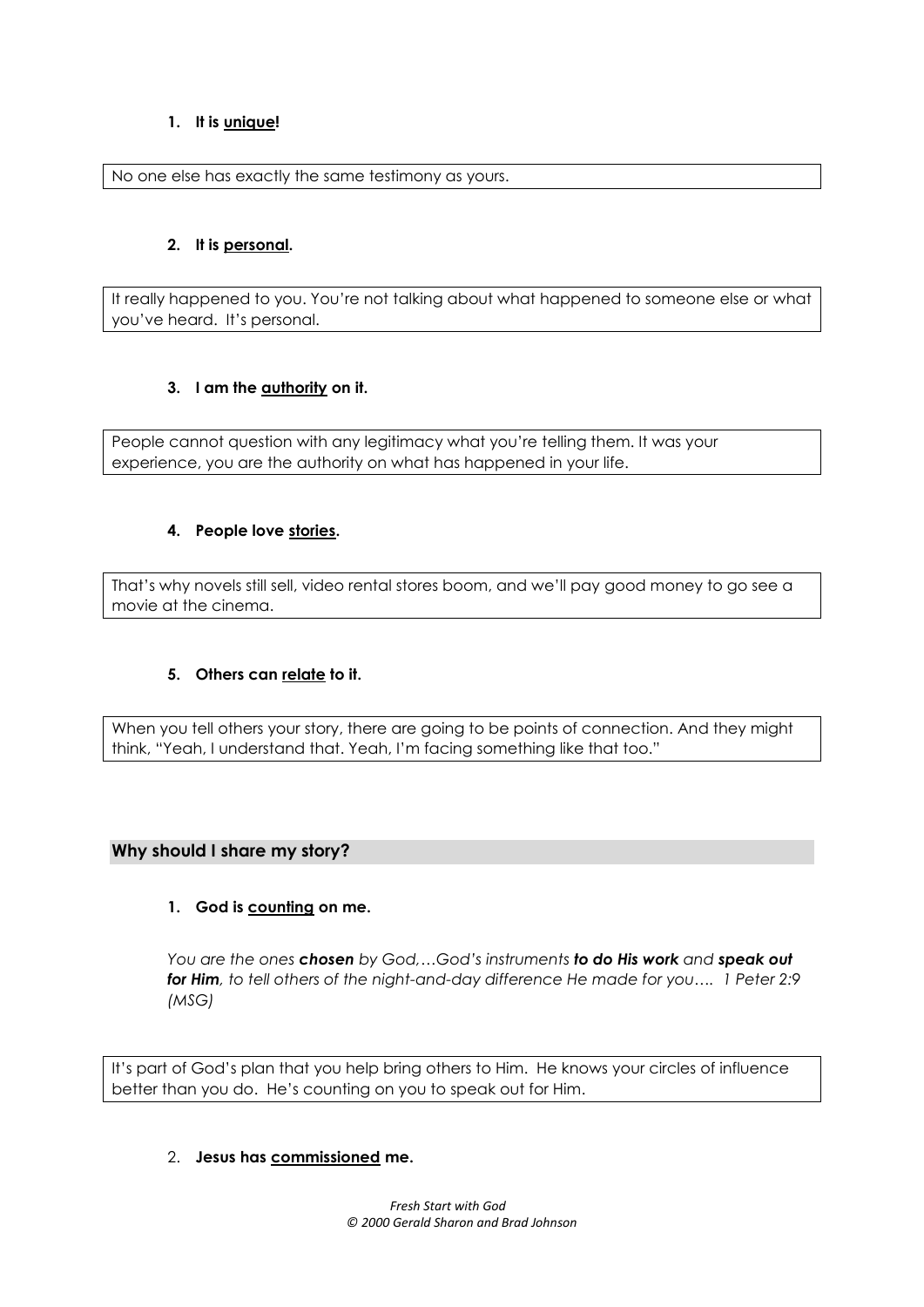*God authorized and commanded Me to commission you: Go out. Matthew 28:19 (MSG)*

#### **What do I say?**

*When I first came to you to let you in on God's master stroke, I didn't try to impress you with polished speeches and the latest philosophy. I deliberately kept it plain and simple: first Jesus and who He is; then Jesus and what He did—Jesus crucified. 1 Corinthians 2:1-2 (MSG)*

#### **How to keep my testimony plain and simple:**

- 1. What my life was like before becoming a Christian.
- 2. What caused me to realize I needed to become a Christian.
- 3. How I became a Christian.
- 4. How my life is different since becoming a Christian.

These four parts and how much time to spend on them are pictured in "The Testimony Pyramid."



**From "C.L.A.S.S. 401" by Rick Warren. Used by permission.**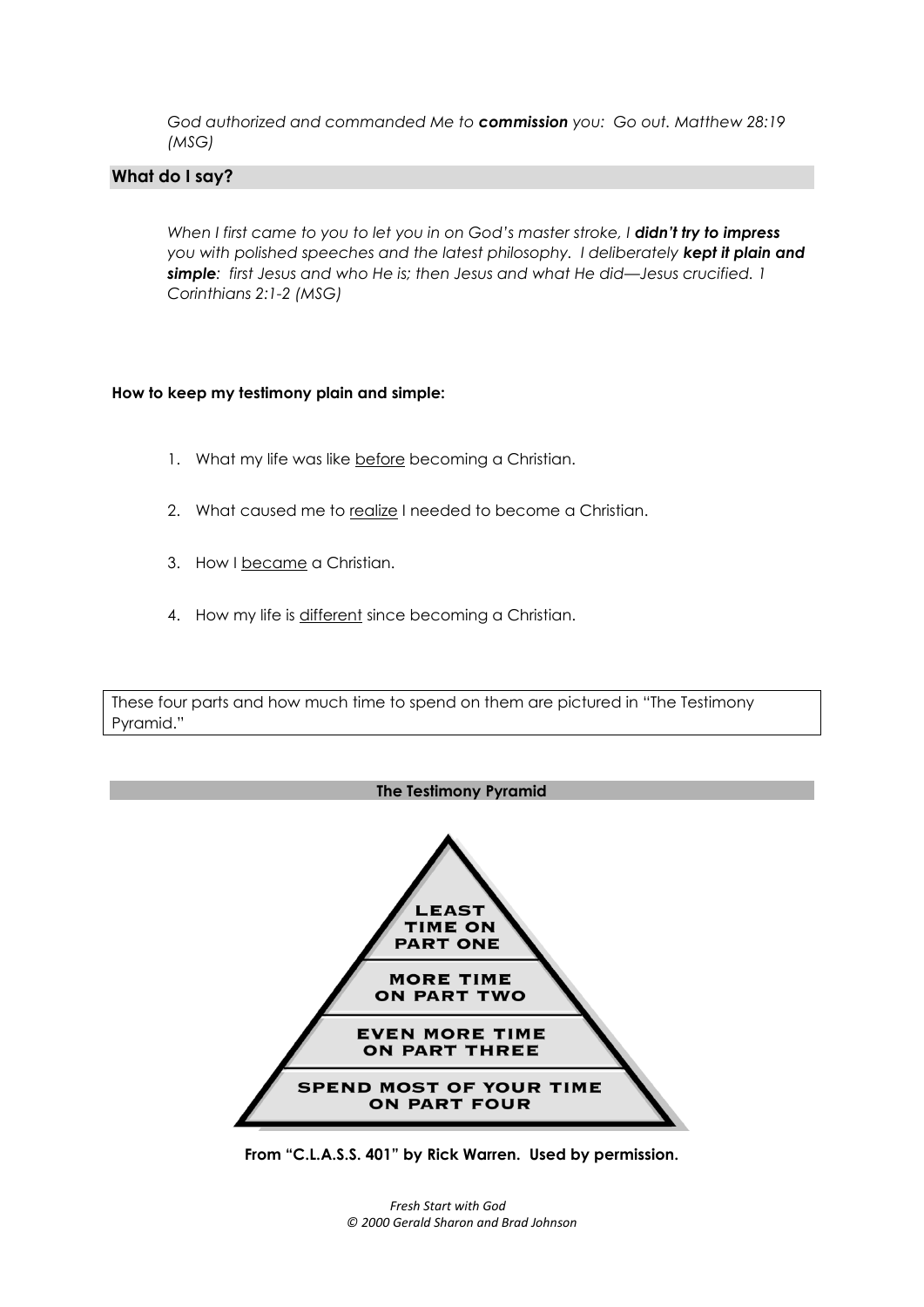I want to give you time now to make your first attempt at writing your testimony. This is not a Final draft, you'll refine it again and again. But, let's just get started thinking in a logical progression about what Jesus has done for us.

**My first attempt at putting together my testimony:**

**Part 1: What my life was like before becoming a Christian.**

**Part 2: What caused me to realize I needed to become a Christian.**

**Part 3: How I became a Christian.**

**Part 4: How my life is different since becoming a Christian.**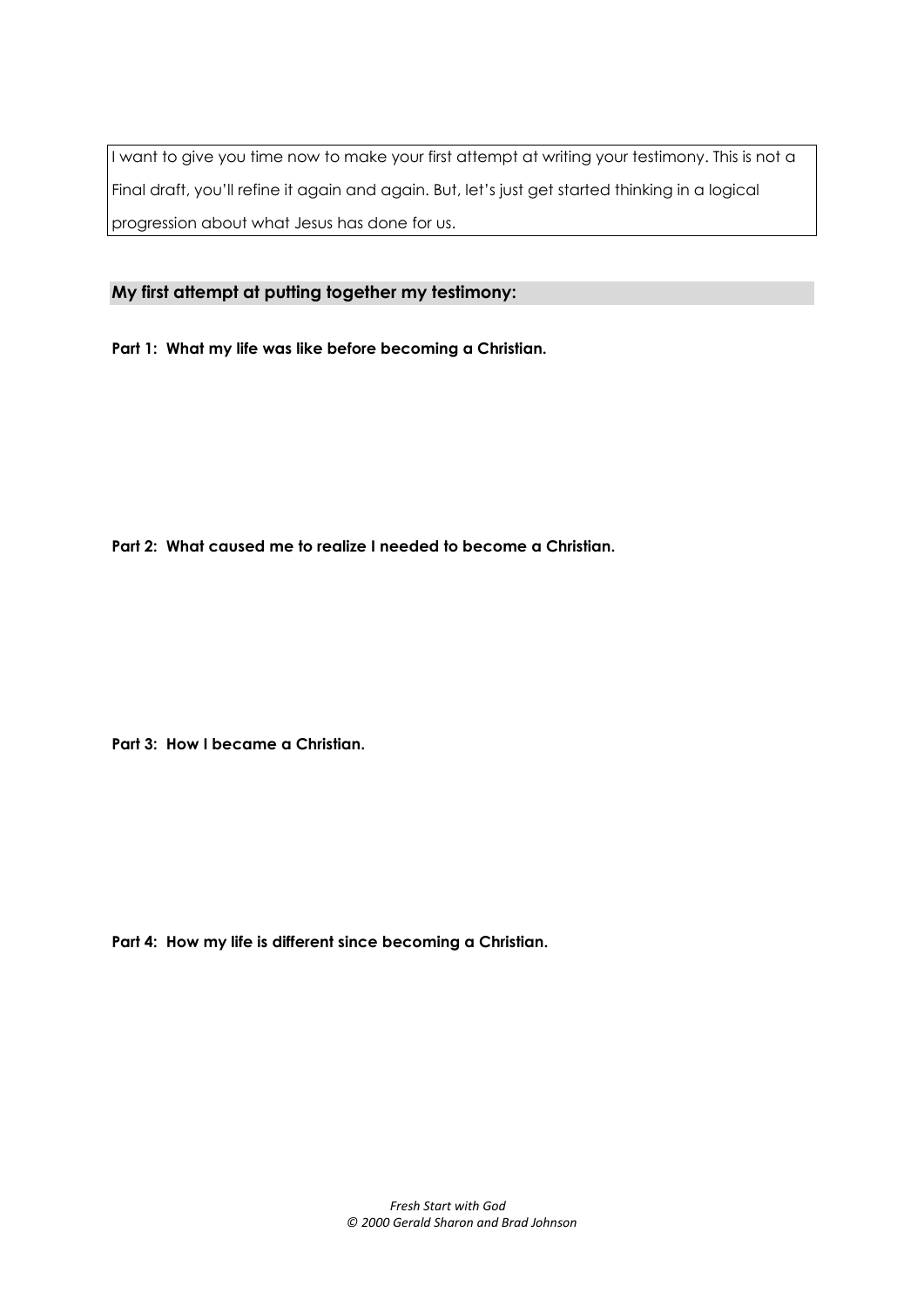#### *Pulling it all Together*

## **These are the 10 gifts that God has given you for a Fresh Start!**

**F**ORGIVENESS *– Accepting God's Grace* **R**ELATIONSHIP *– Worshipping* **E**NCOURAGEMENT *– Handling Failure* **S**CRIPTURE *– Understanding God's Word* **H**ELP *– Following God's Guidance*

**S**HAPE *– Being You* **T**OGETHERNESS *– Living in Community* **A**UTHORITY *– Serving Others* **R**ECOGNITION – *Being Baptized* **T**ESTIMONY – *Telling Your Story*

#### **What gifts can I give back to God?**

#### **1. Be baptized.**

When I ask my children to do something and they do it, that's a gift to me. It shows they value me, they respect me, and they're willing to do what I ask. The same thing is true for us when we do what God asks us to do, like being baptized.

## **2. Begin to share my testimony by inviting others.**

## **• to my baptism**

This can be such a significant time for you to let others know the life-changing decision you have made to follow Jesus. Physically and verbally you will be witnessing to them.

#### **• to services**

Our services are seeker-sensitive. You know we won't put anyone on the spot or embarrass them. 85% of Americans have said they would attend church if someone they knew would invite them.

> *Fresh Start with God © 2000 Gerald Sharon and Brad Johnson*